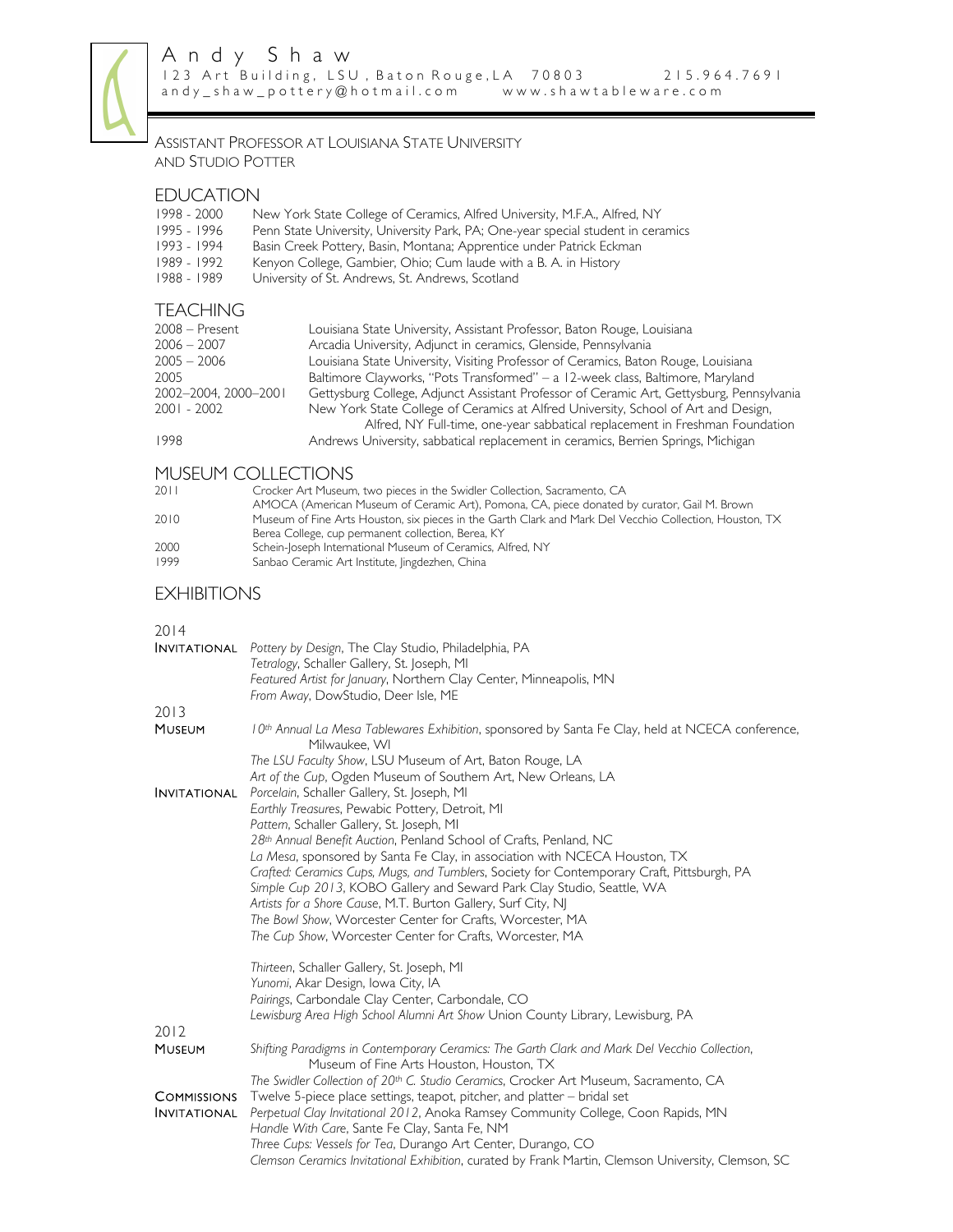|                     | Past Presenters Exhibit, Utilitarian Clay VI, Arrowmont School of Arts and Crafts, Gatlinburg, TN                                 |
|---------------------|-----------------------------------------------------------------------------------------------------------------------------------|
|                     | Wedding Fair, Lillstreet Art Center, Chicago, IL                                                                                  |
|                     | Art of the Cup, Ogden Museum of Southern Art, New Orleans, LA                                                                     |
|                     | The Guerilla Mug Assault, The Clay Studio, Philadelphia, PA<br>Pots at Rest, The Clay Studio, Philadelphia, PA                    |
|                     | At 20: A Creative Continuum, as celebration for 20 years of the Artist-in-Residence program at the                                |
|                     | Arrowmont School of Arts and Crafts, this exhibition features a select number of past                                             |
|                     | resident artists, Gatlinburg, TN                                                                                                  |
|                     | Surface, Schaller Gallery, St. Joseph, MI                                                                                         |
|                     | Earthy Treasures, Pewabic Pottery, Detroit, MI                                                                                    |
|                     | Artful Home, Watson MacRae Gallery, Sanibel, FL                                                                                   |
|                     | 8 Fluid Ounces, Glassell Gallery, Baton Rouge, LA                                                                                 |
| 2011                |                                                                                                                                   |
| SOLO                | Andy Shaw: New Work. Nicholls State University, Thibodaux, LA                                                                     |
| Two-Person          | Andy Shaw and Mary Louise Carter, Glassell Gallery, Louisiana State University, Baton Rouge, LA                                   |
|                     | Steven Godfrey and Andy Shaw. Sante Fe Clay, Sante Fe, NM                                                                         |
|                     | John Glick and Andy Shaw: Two Different and Unique Ways of Making and Decorating.                                                 |
| <b>COMMISSIONS</b>  | Schaller Gallery, Benton Harbor, MI.<br>Ten dinner plates                                                                         |
|                     | Ten square dinner plates and ten cereal bowls                                                                                     |
| <b>INVITATIONAL</b> | Interpreting the Cup, Crimson Laurel Gallery, Bakersville, NC                                                                     |
|                     | Cups and Coffee, The Clay Studio, Philadelphia, PA                                                                                |
|                     | Three Shows at the Worcester Center for Crafts, Worcester, MA                                                                     |
|                     | The Bowl Show, The Art of Dining, and The Cup Show                                                                                |
|                     | The Language of Contemporary Pottery, Bunnell Street Art Center, Homer, AK                                                        |
|                     | Lagniappe: An Exhibition of LSU Ceramic MFAs, Baltimore Clayworks, Baltimore, MD                                                  |
|                     | La Mesa NCECA, hosted by Sante Fe Clay, Santa Fe, NM                                                                              |
|                     | Guess Who's Coming to Dinner? The Clay Art Center, Port Chester, NY                                                               |
| 2010                | LSU School of Art Faculty Show, LSU SoA Foster Gallery, Baton Rouge, LA                                                           |
|                     | <b>INVITATIONAL</b> La Mesa in Sante Fe, Sante Fe Clay, Santa Fe, NM                                                              |
|                     | National Clay Invitational, Washington Street Gallery, Lewisburg, WV                                                              |
|                     | Quid Pro Quo: The Grateful Show, Mind's Eye Studios, Baton Rouge, LA                                                              |
|                     | Plate-tastic, Schaller Gallery, Benton Harbor, MI                                                                                 |
|                     | Bowl-ing, Schaller Gallery, Benton Harbor, MI                                                                                     |
|                     | Cup-O-Rific, Schaller Gallery, Benton Harbor, MI                                                                                  |
|                     | The Art of Dining, Worcester Center for Crafts, Worcester, MA                                                                     |
|                     | The Joy of Bowls: Soup, Salad, Serving, Worcester Center for Crafts, Worcester, MA                                                |
|                     | The Holiday Show and Sale, Worcester Center for Crafts, Worcester, MA                                                             |
|                     | The Midwest Clay Project, Madison, WI                                                                                             |
|                     | White Ware, Red Star Studios, Kansas City, MO<br>Featured Artist, Dowstudio, Deer Isle, ME                                        |
|                     | Celebration of American Craft, Creative Arts Workshop, New Haven, CT                                                              |
|                     | Gifted: The Holiday Show, The Clay Studio, Philadelphia, PA                                                                       |
|                     | The Crafted Mug, Society of Contemporary Craft, Pittsburgh, PA                                                                    |
|                     | Cup Auction, Archie Bray Foundation, Helena, MT                                                                                   |
|                     | Encore, Baltimore Clayworks, Baltimore, MD                                                                                        |
|                     | Gala Auction, Baltimore Clayworks, Baltimore, MD                                                                                  |
|                     | 7th Annual Ceramics Invitational, Artisan Gallery, Paoli, WI                                                                      |
|                     | American Pottery Festival, Northern Clay Center, Minneapolis, MN                                                                  |
|                     | Pairings, Carbondale Clay Center, invited by Sam Harvey, Carbondale, CO<br>8 Fluid Ounces, The Glassell Gallery, Baton Rouge, LA  |
|                     | La Mesa, hosted by Sante Fe Clay, NCECA 2010, Philadelphia, PA                                                                    |
|                     | Studio Pottery 2010, Art Stream Nomadic Gallery, NCECA 2010, Philadelphia, PA                                                     |
|                     | Of This Century: Residents, Fellows and Select Guest Artists of The Clay Studio,                                                  |
|                     | NCECA 2010, The Clay Studio, Philadelphia, PA                                                                                     |
|                     | Past, Present and Future / 35 Years of Clay at Community College of Philadelphia,                                                 |
|                     | Community College of Philadelphia, NCECA 2010, Philadelphia, PA                                                                   |
|                     | LSU School of Art Faculty Show, LSU SoA Glassell Gallery, Baton Rouge, LA                                                         |
| 2009                |                                                                                                                                   |
|                     | <b>INTERNATIONAL</b> Tablewares: An International Collection, invitational, Rex Irwin Gallery, Woollahra, Australia               |
|                     | In conjunction with the Australian Ceramics Triennale, Sydney.                                                                    |
|                     | Affinity, Icheon World Ceramics Center, Icheon-si, Korea<br>Celebration of American Crafts, Creative Arts Workshop, New Haven, CT |
| <b>INVITATIONAL</b> | Home Sweet Home, Pelham Art Center, Pelham, NY                                                                                    |
|                     | Zen Arts and Crafts Sale, Endless Mountain Zendo (sponsor), Philadelphia, PA                                                      |
|                     | Drink Up! Ceramic Cup Invitational, Armory Art Center, West Palm Beach, FL                                                        |
|                     | Ahead of the Need, Schaller Gallery, Red Lodge, MT                                                                                |
|                     | Cups, Sante Fe Clay, Sante Fa, NM                                                                                                 |
|                     | Art of the Cup Invitational, Ogden Museum of Southern Craft, New Orleans, LA                                                      |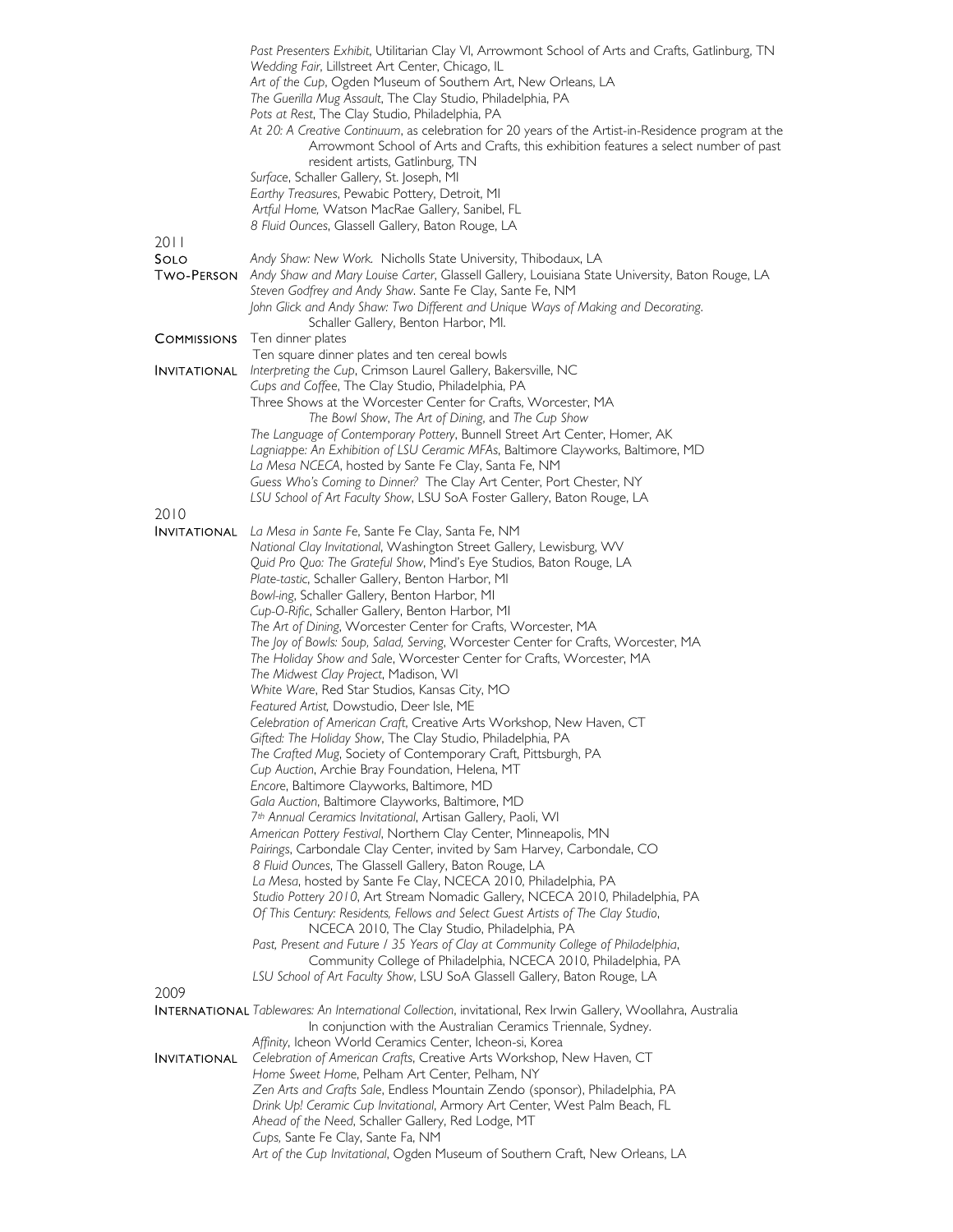| 2008                                         | a la cARTe, hosted by Arizona State University at NCECA 2009, Phoenix, AZ<br>La Mesa, hosted by Sante Fe Clay at NCECA 2009, Phoenix, AZ<br>Made in Clay, Greenwich House Pottery, New York, NY<br>LSU Faculty Show, Glassell Gallery, Baton Rouge, LA<br>Dinnerworks, Louisville Visual Arts Association, Louisville, KY                                                                                                                                                                                                                                                                                          |
|----------------------------------------------|--------------------------------------------------------------------------------------------------------------------------------------------------------------------------------------------------------------------------------------------------------------------------------------------------------------------------------------------------------------------------------------------------------------------------------------------------------------------------------------------------------------------------------------------------------------------------------------------------------------------|
| <b>INVITATIONAL</b>                          | Dinnerware, Lill Street, Chicago, IL<br>Holiday shows: The Clay Studio, Pewabic, Creative Arts Workshop, Guilford Art Center,<br>and Perkins Art Center<br>Consider the Cup, Artisan Gallery, Northampton, MA<br>Resident Artists of The Clay Studio, M.T. Burton Gallery, Surf City, NJ<br>Cup Invitational, Red Star Studios, Kansas City, MO<br>Porcelain Now, The Artisan Gallery, Northampton, MA<br>Yunomi, Akar Design, Iowa City, Iowa<br>8 Fluid Ounces, LSU School of Art Gallery, Baton Rouge, LA<br>New Year - New Residents, The Clay Studio, Philadelphia, PA<br>The Meredith Gallery, Baltimore, MD |
| 2007 (selected)<br>SOLO                      | Tableware: the Evelyn Shapiro Foundation Fellowship Exhibition, The Clay Studio, Philadelphia, PA<br>Featured Artist June, Red Lodge Clay Center, Red Lodge, MT<br>Featured Artist June, Artisan Connection, State College, PA                                                                                                                                                                                                                                                                                                                                                                                     |
| <b>INVITATIONAL</b>                          | American Pottery Festival, Northern Clay Center, Minneapolis, MN<br>North Meets South, Baltimore Clayworks, Baltimore, MD                                                                                                                                                                                                                                                                                                                                                                                                                                                                                          |
| 2006 (selected)<br><b>INVITATIONAL</b>       | American Pottery Festival, Northern Clay Center, Minneapolis, MN<br>Michaelene Walsh, Leanne McClurg, and Andy Shaw, Baton Rouge Art Gallery, Baton Rouge, LA<br>Living Dishes, curated by Linda Christianson, Baltimore Clayworks, Baltimore, Maryland                                                                                                                                                                                                                                                                                                                                                            |
| 2005 (selected)<br><b>INVITATIONAL</b>       | Feast, Harvey/Meadows Gallery, Aspen, Colorado<br>White, Santa Fe Clay, Santa Fe, New Mexico                                                                                                                                                                                                                                                                                                                                                                                                                                                                                                                       |
| 2004 (selected)<br>SOLO<br><b>TWO-PERSON</b> | Solo Exhibition, M.T. Burton Gallery, Surf City, New Jersey<br>Michael Winikoff and Andy Shaw, Mount St. Mary's College, Emmitsburg, Maryland                                                                                                                                                                                                                                                                                                                                                                                                                                                                      |
|                                              | DDAEECCIANIAI AATIVITIEC                                                                                                                                                                                                                                                                                                                                                                                                                                                                                                                                                                                           |

### PROFESSIONAL ACTIVITIES

| 2014        | Myndlistaskólinn í Reykjavík (Reykjavik School of Visual Art), Reykjavik, ICELAND,<br>one week guest teaching                                                  |
|-------------|----------------------------------------------------------------------------------------------------------------------------------------------------------------|
| 2013        | Workshop Instructor, Penland School of Crafts, Penland, NC                                                                                                     |
|             | Visiting Artist, Ohio University, Athens, OH                                                                                                                   |
| 2012        | Visiting Artist, University of Texas, Tyler, Tyler, TX                                                                                                         |
|             | Visiting Artist, Pitzer College, Claremont, CA                                                                                                                 |
|             | Artist retreat, Haystack Mountain School of Crafts, Deer Isle, ME                                                                                              |
|             | Residency Retreat, Arrowmont School of Arts and Crafts, Gatlinburg, TN                                                                                         |
| 2011        | Visiting Artist, Anoka Ramsey Community College, Coon Rapids, MN                                                                                               |
|             | Guest artist, Wisconsin Pottery Tour, River Falls, WI                                                                                                          |
|             | Visiting Artist, Clemson University, Clemson, SC                                                                                                               |
|             | Gallery talk, Nicholls State University, Thibodaux, LA                                                                                                         |
|             | Curator, Lagniappe: An Exhibition of LSU Ceramic MFAs, Baltimore Clayworks, Baltimore, MD                                                                      |
| 2010        | Presenter, American Pottery Festival, Northern Clay Center, Minneapolis, MN                                                                                    |
|             | Workshop Instructor, Tableware: The Design Objective, Haystack School of Crafts, Deer Isle, ME                                                                 |
|             | Visiting Artist Workshop, Michigan State University, East Lansing, MI                                                                                          |
|             | Visiting Artist Workshop, Greater Lansing Potter's Guild, Lansing, MI                                                                                          |
|             | Juror and Curator, 8 Fluid Ounces, LSU School of Art, Glassell Gallery, Baton Rouge, LA                                                                        |
| 2009        | Visiting Artist, Nicholls State University, Thibodaux, LA                                                                                                      |
|             | Exhibitor, Central PA Festival of the Arts, State College, Pennsylvania                                                                                        |
| 2008        | Presenter, Utilitarian Clay Symposium V, Arrowmont School of Arts and Crafts, Gatlinburg, TN<br>Invited artist, 16 Hands Studio Tour, Blacksburg and Floyd, VA |
|             | Invited artist, Art of the Pot, pottery sale, Austin, TX                                                                                                       |
|             | Exhibitor, Central PA Festival of the Arts, State College, Pennsylvania                                                                                        |
| 2006 - 2007 | Resident Artist, The Clay Studio, Philadelphia, Pennsylvania                                                                                                   |
| 2005        | Workshop Instructor, Arrowmont School of Arts and Crafts, Gatlinburg, Tennessee                                                                                |
|             | Exhibitor, Central PA Festival of the Arts, State College, Pennsylvania                                                                                        |
|             | Exhibitor, Boardwalk Art Show and Festival, VA Beach Contemporary Art Museum, Virginia Beach                                                                   |
|             | Exhibitor, Detroit Arts Festival, Detroit, Michigan                                                                                                            |
|             | Visiting Artist, Dickinson College, Carlisle, Pennsylvania                                                                                                     |
| 2004        | Exhibitor, Central PA Festival of the Arts, State College, Pennsylvania                                                                                        |
| 2003        | Exhibitor, Worcester Center for Crafts Craft Fair, Worcester, Massachusetts                                                                                    |
|             |                                                                                                                                                                |